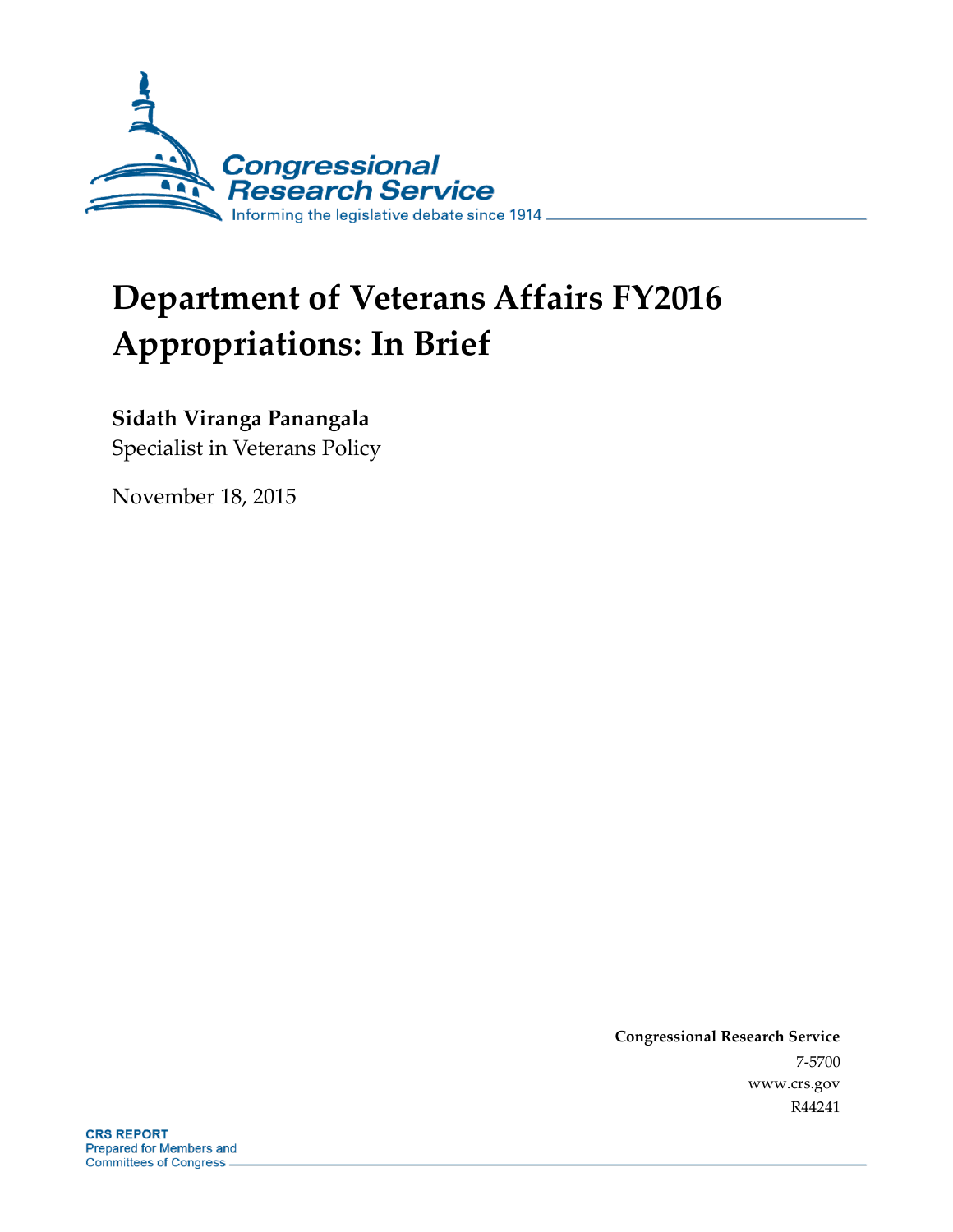## **Contents**

## **Tables**

| Table 1. Department of Veterans Affairs, FY2015, FY2016 Mandatory and Discretionary |  |
|-------------------------------------------------------------------------------------|--|
|                                                                                     |  |
| Table 2. Department of Veterans Affairs, FY2015, FY2016 Appropriations and FY2017   |  |
|                                                                                     |  |

## **Contacts**

|--|--|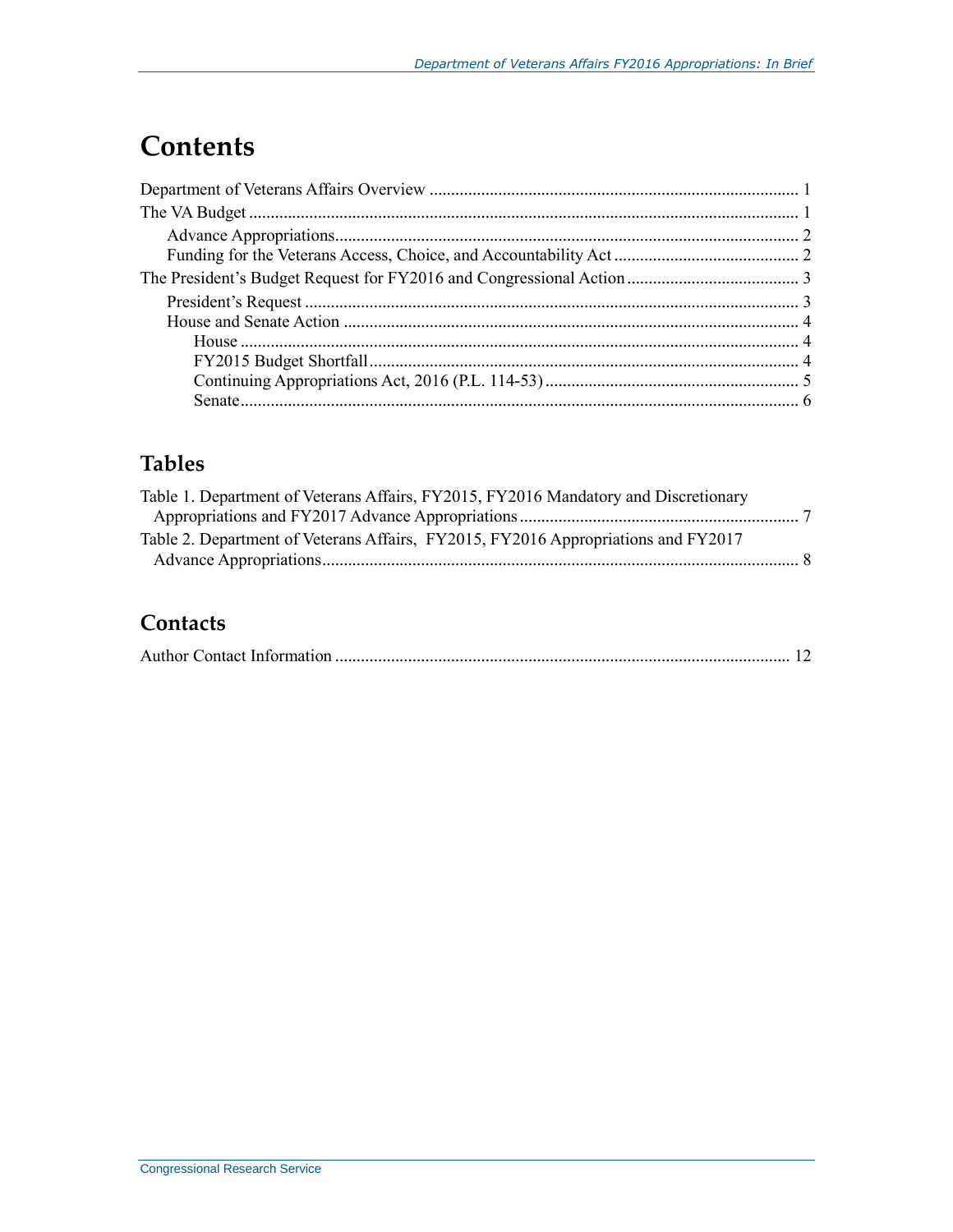## **Department of Veterans Affairs Overview**

The Department of Veterans Affairs (VA) provides a range of benefits and services to veterans<sup>1</sup> who meet certain eligibility rules; these benefits include medical care, disability compensation and pensions, education, vocational rehabilitation and employment services, assistance to homeless veterans, home loan guarantees, administration of life insurance as well as traumatic injury protection insurance for servicemembers, and death benefits that cover burial expenses.

The VA carries out its programs nationwide through three administrations and the Board of Veterans Appeals  $(BVA)$ .<sup>2</sup> The Veterans Benefits Administration (VBA) is responsible for, among other things, providing compensation, pensions, and education assistance. The National Cemetery Administration  $(NCA)^3$  is responsible for maintaining national veterans' cemeteries; providing grants to states for establishing, expanding, or improving state veterans' cemeteries; and providing headstones and markers for the graves of eligible persons, among other things. The Veterans Health Administration (VHA) is responsible for health care services and medical and prosthetic research programs. The VHA is primarily a direct service provider of primary care, specialized care, and related medical and social support services to veterans through the nation's largest integrated health care system. Inpatient and outpatient care are also provided in the private sector to eligible dependents of veterans under the Civilian Health and Medical Program of the Department of Veterans Affairs (CHAMPVA).

## **The VA Budget**

 $\overline{a}$ 

The VA budget includes both mandatory<sup>4</sup> and discretionary funding.<sup>5</sup> Mandatory accounts fund disability compensation, pensions, vocational rehabilitation and employment, education, life insurance, housing, and burial benefits (such as graveliners, outer burial receptacles, and headstones), among other benefits and services. Discretionary accounts fund medical care, medical research, construction programs, information technology, and general operating expenses, among other things.

 $<sup>1</sup>$  In general, payments of benefits made to, or on account of, a beneficiary under any law administered by the VA are</sup> exempt from federal taxation. Furthermore, benefits are exempt, in most cases, from "attachment, levy, or seizure by or under any legal or equitable process whatever, either before or after receipt by the beneficiary" (38 U.S.C. §5301(a)(1)).

<sup>&</sup>lt;sup>2</sup> The BVA is part of the Department of Veterans Affairs, located in Washington, DC, and makes the final determination on an appeal within the VA. The BVA reviews all appeals for entitlement to veterans' benefits, including claims for service connection, increased disability ratings, pension, insurance benefits, educational benefits, home loan guaranties, vocational rehabilitation, dependency and indemnity compensation, health care services, and fiduciary matters.

<sup>&</sup>lt;sup>3</sup> Established by the National Cemeteries Act of 1973 (P.L. 93-43).

<sup>&</sup>lt;sup>4</sup> Mandatory programs funded through the annual appropriations process are commonly referred to as appropriated entitlements. In general, appropriators have little control over the amounts provided for appropriated entitlements; rather, the authorizing statute establishes the program parameters (e.g., eligibility rules, benefit levels) that entitle certain recipients to payments. If Congress does not appropriate the money necessary to meet these commitments, entitled recipients (e.g., individuals, states, or other entities) may have legal recourse. For an overview of mandatory spending, see CRS Report RL33074, *Mandatory Spending Since 1962*, by Mindy R. Levit, D. Andrew Austin, and Jeffrey M. Stupak.

<sup>&</sup>lt;sup>5</sup> Funding for discretionary programs is provided and controlled through the annual appropriations process. For more information, see CRS Report R41726, *Discretionary Budget Authority by Subfunction: An Overview*, by D. Andrew Austin.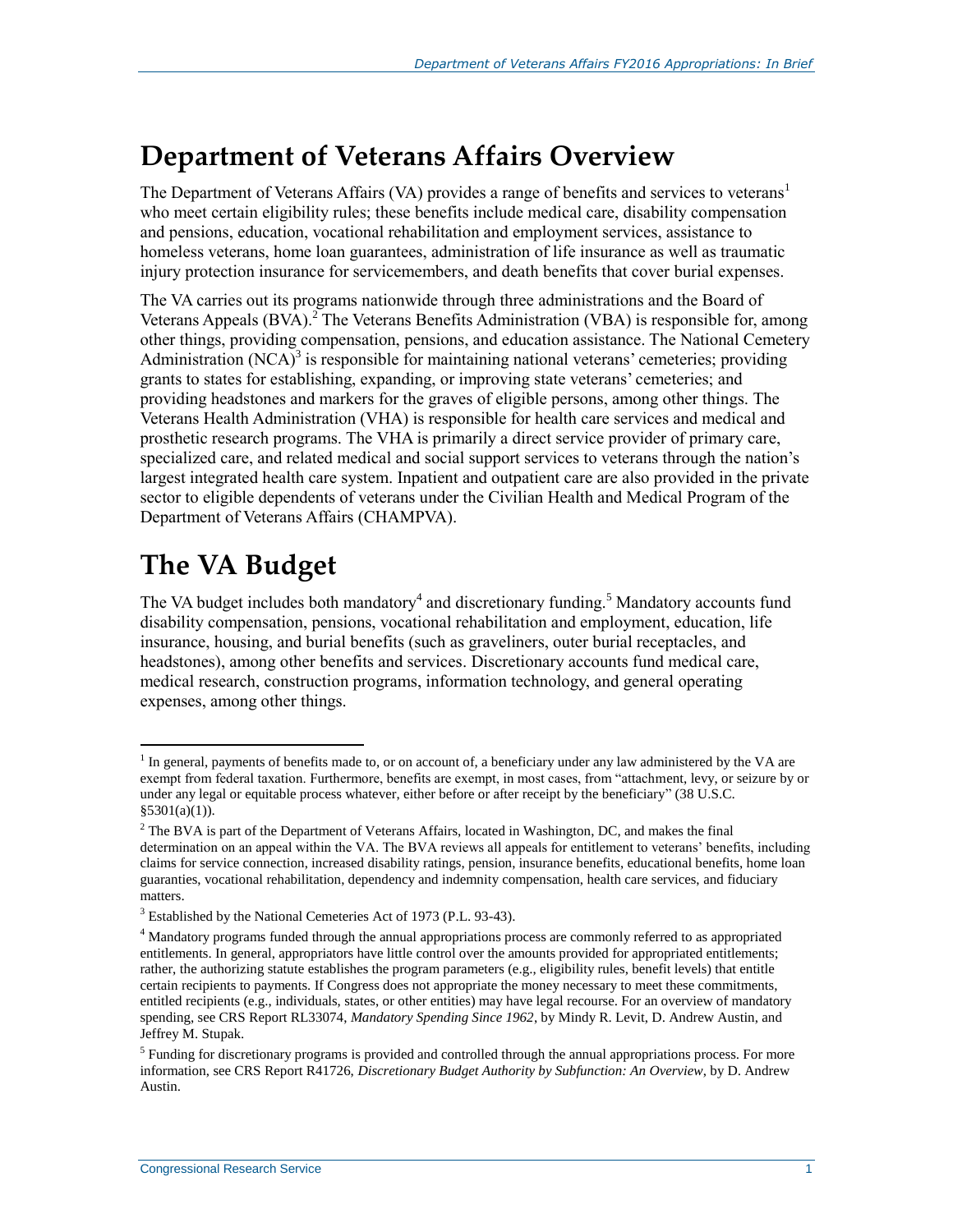### **Advance Appropriations<sup>6</sup>**

In 2009, Congress enacted the Veterans Health Care Budget Reform and Transparency Act of 2009 (P.L. 111-81), authorizing advance appropriations for three of the four VHA accounts: medical services, medical support and compliance, and medical facilities.<sup>7</sup> In 2014, Congress passed the Consolidated and Further Continuing Appropriations Act, 2015 (H.R. 83; P.L. 113- 235), which amended 38 U.S.C §117 and included three more accounts in the advance appropriations list of accounts. This authorizes advance appropriations for three mandatory VA benefits programs within the Veterans Benefits Administration: compensation and pensions, readjustment benefits, and veterans insurance and indemnities. Beginning with the FY2016 Military Construction and Veterans Affairs and Related Agencies Appropriations bill (MILCON-VA appropriations bill), those accounts would also receive advance appropriations for FY2017 in addition to the three VHA accounts already authorized to receive advance appropriations. Congress has authorized advance appropriations of new budget authority for these accounts to prevent potential delays in the delivery of care and benefits to veterans that may arise in the event of a lapse in funding.

Under present budget scoring guidelines, advance appropriations are scored as new budget authority in the fiscal year in which the funds become available for obligation, not in the fiscal year the appropriations are enacted. <sup>8</sup> Therefore, throughout the funding tables in this report, advance appropriations numbers are shown under the label "memorandum" and in the corresponding fiscal year column. For example, the Consolidated and Further Continuing Appropriations Act, 2015 (H.R. 83; P.L. 113-235), provides advance appropriations for the medical services, medical support and compliance, and medical facilities accounts for FY2016. Funding shown for FY2015 does not include advance appropriations provided in FY2015 by P.L. 113-235 for use in FY2016. Instead, the advance appropriation provided in FY2015 for use in FY2016 is shown in the FY2016 column under the label "memorandum." Similarly, advance appropriations provided for FY2017 in the FY2016 MILCON-VA appropriations bill appear in the FY2017 column and under the label "memorandum."

### **Funding for the Veterans Access, Choice, and Accountability Act**

The Veterans Access, Choice, and Accountability Act of 2014 (P.L. 113-146), as amended, provided \$10 billion in mandatory funding by establishing the "Veterans Choice Fund" to provide care outside the VA health care system if veterans meet certain eligibility requirements.<sup>9</sup> In

 $\overline{a}$  $6$  In general, an appropriations act makes budget authority available beginning on October 1 of the fiscal year for which the appropriations act is passed ("budget year"). However, some types of appropriations do not follow this pattern; among them are advance appropriations. An advance appropriation means appropriation of new budget authority that becomes available one or more fiscal years beyond the fiscal year for which the appropriations act was passed (i.e., beyond the budget year). For more information on advance appropriations, see CRS Report R43482, *Advance Appropriations, Forward Funding, and Advance Funding: Concepts, Practice, and Budget Process Considerations*, by Jessica Tollestrup.

 $<sup>7</sup>$  Codified at 38 U.S.C. §117.</sup>

<sup>8</sup> Executive Office of the President, Office of Management and Budget (OMB), OMB Circular No. A–11, *Section 20- Terms and Concepts,* 2015*,* p.15, available at https://www.whitehouse.gov/omb/circulars\_a11\_current\_year\_a11\_toc; also see OMB Circular No. A–11, *Appendix A -Scorekeeping Guidelines,* 2015, p. 2, available at https://www.whitehouse.gov/omb/circulars\_a11\_current\_year\_a11\_toc.

<sup>9</sup> For more information, see CRS Report R43704, *Veterans Access, Choice, and Accountability Act of 2014 (H.R. 3230; P.L. 113-146)*, by Sidath Viranga Panangala et al., and CRS In Focus IF10224, *Implementation of the Veterans Choice Program (VCP)*, by Sidath Viranga Panangala.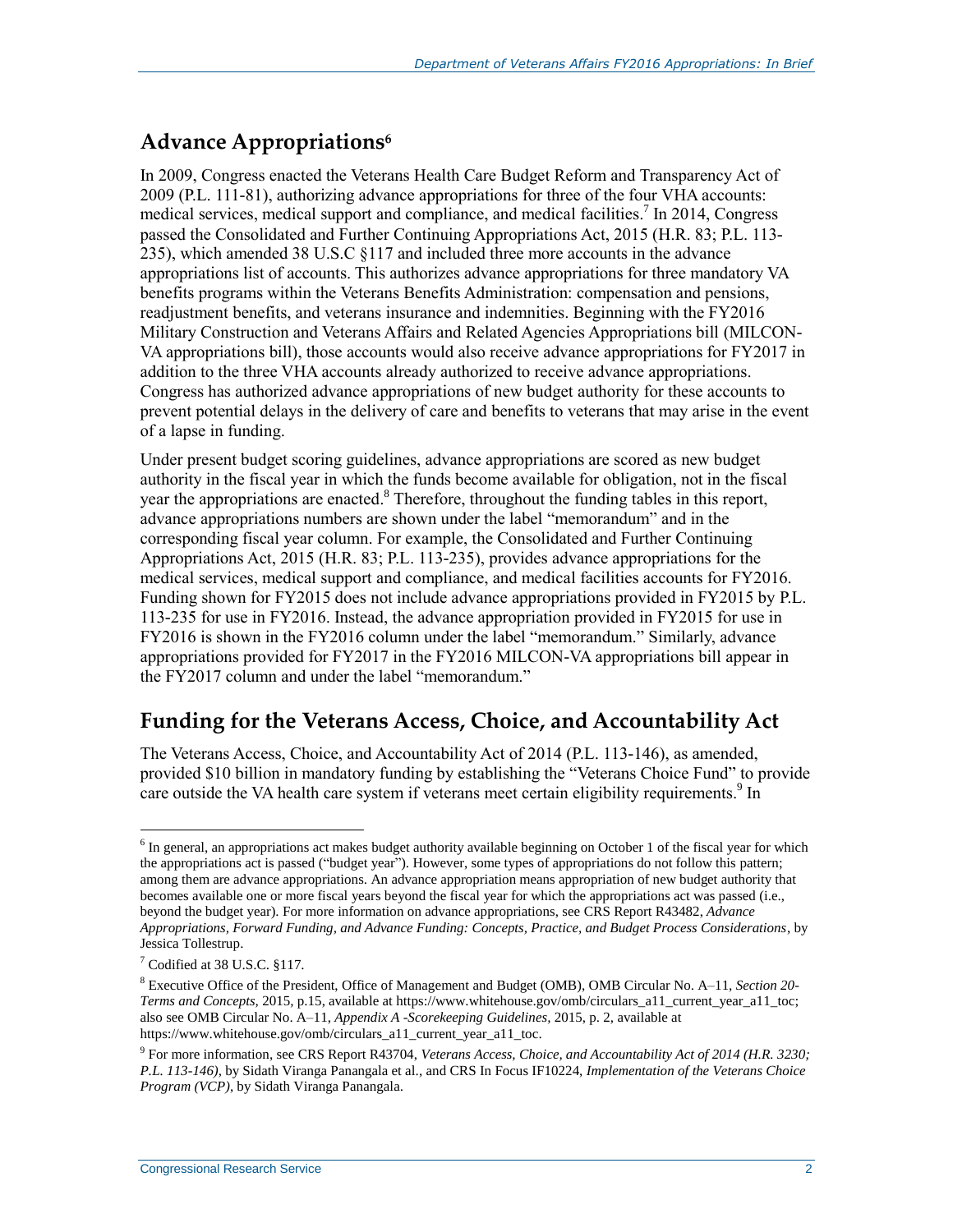addition, P.L. 113-146 as amended provided \$5 billion in mandatory funding to hire primary care and specialty care physicians and other medical staff in order to augment VA's health care workforce; to improve VHA's capital infrastructure; to acquire information technology (IT) infrastructure to support new medical facility activations and provide IT equipment for newly hired medical staff; and to increase payments under the Education Debt Reduction Program, among other things.<sup>10</sup> Although these mandatory funds are not part of the regular annual appropriations provided in the MILCON-VA appropriations bill and not shown in the tables of this report, these funds are in addition to the funds provided in the Consolidated and Further Continuing Appropriations Act, 2015 (H.R. 83; P.L. 113-235), and the House-passed FY2016 MILCON-VA appropriations bill and the Senate Appropriations Committee-recommended amounts in its version of the FY2016 MILCON-VA appropriations bill. For more details on the VHA's request to Congress to authorize the use of approximately \$3.3 billion provided for the Veterans Choice Fund (Section 802 of P.L. 113-146, as amended) for Veterans' Care in the Community programs, including up to \$500 million for Hepatitis C pharmaceutical expenses, and Congress's passage of the Surface Transportation and Veterans Health Care Choice Improvement Act of 2015 (H.R. 3236; P.L. 114-41), see the ["FY2015 Budget Shortfall"](#page-5-0) section below.

## **The President's Budget Request for FY2016 and Congressional Action**

### **President's Request**

The President submitted his FY2016 budget request to Congress on February 2, 2015. The President requested \$164.6 billion for VA. This amount includes \$70.1 billion for VA discretionary programs and \$94.5 billion for mandatory benefits and services (see **[Table 1](#page-8-0)**). The President's request for the VHA is approximately \$60.6 billion (without collections), an additional \$1.3 billion (for the three medical care accounts) above the enacted 2016 advance appropriations for VHA, which was \$58.7 billion. When the \$622 million request for the medical and prosthetic research account is taken into consideration, the total amount requested for VHA is a \$1.9 billion increase over the FY2015 amount. As required by P.L. 111-81, the Administration requested \$63.3 billion in advance appropriations for VHA for FY2017, and as required by P.L. 113-235 the Administration requested \$104 billion in advance appropriations for three mandatory (compensation and pensions, readjustment benefits, and insurance and indemnities) accounts for FY2017. Among other appropriations highlights, the President's FY2016 budget requested \$1.1 billion for VA's major construction programs, an increase of \$582 million above the FY2015 enacted level. Lastly, the Administration requested \$4.1 billion for VA's Information Technology (IT) programs, an increase of \$230 million above FY2015-enacted level of \$3.9 billion (see **[Table](#page-9-0)  [2](#page-9-0)**).

<sup>10</sup> Department of Veterans Affairs*, Funding Plan for Section 801 of the Veterans Access, Choice, and Accountability Act of 2014*, November 24, 2014, pp. 4-9.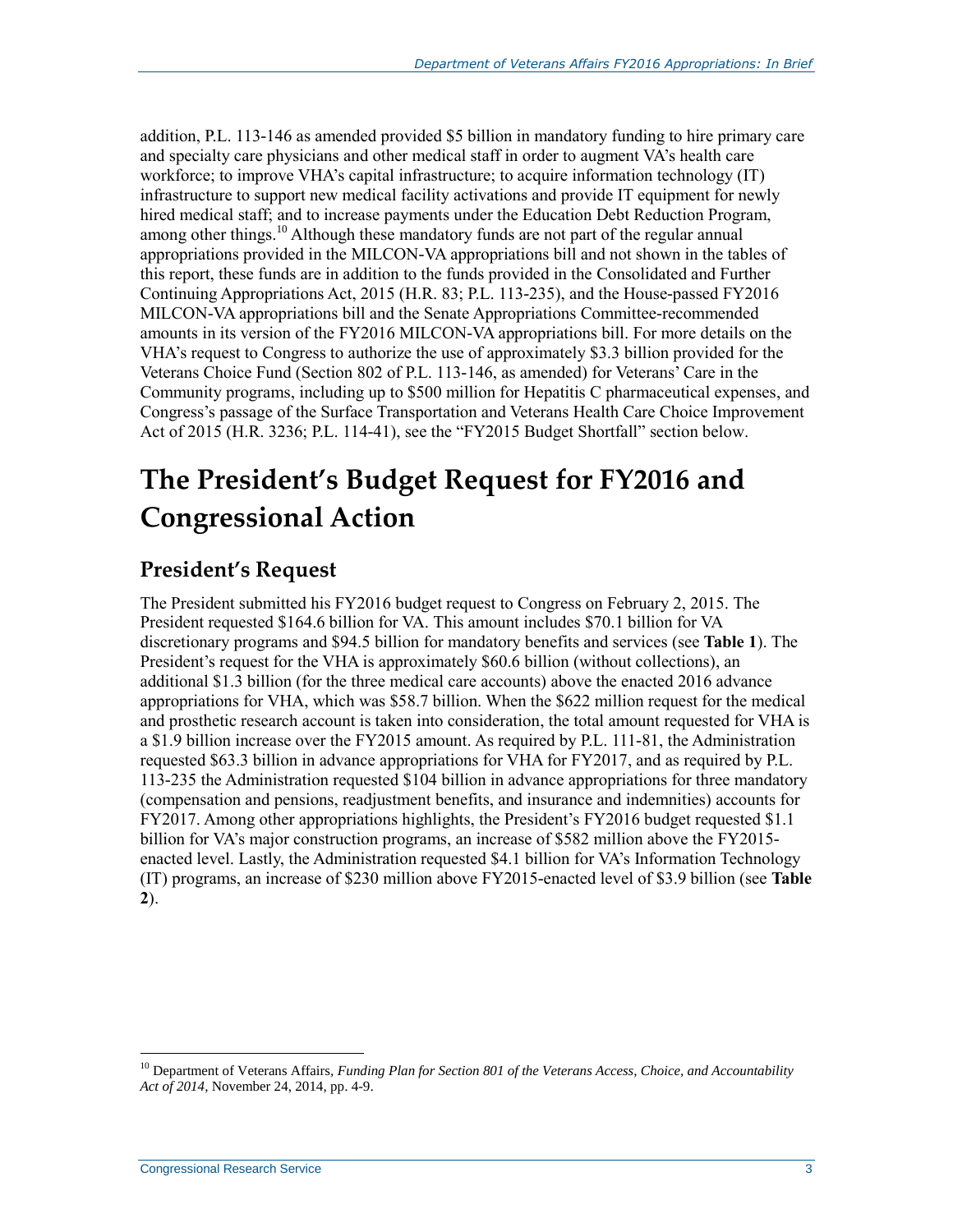#### **House and Senate Action**

#### **House**

The House Appropriations Committee approved the FY2016 Military Construction and Veterans Affairs appropriations bill (MILCON-VA appropriations bill) on April 22, 2015. The House passed the measure (H.R. 2029, H.Rept. 114-92) on April 30. The House-passed measure provides \$163.2 billion for the VA for FY2016, approximately \$1.4 billion less than the President's request of \$164.6 billion. However, compared with the FY2015-enacted level (\$159.1 billion), the House-passed measure provides an overall increase of 2.6% for FY2016. Of the total amount provided for the VA for FY2016, approximately \$60.3 billion is for the VHA (without collections). This amount includes advance appropriations (\$58.7 billion) enacted in FY2015 and an additional \$971.6 million above that amount for the medical services account for costs associated with Hepatitis C treatment, Family Caregivers Program stipends, and care for eligible Camp Lejeune veterans and family members, among other things (see **[Table 2](#page-9-0)**), and \$621.8 million for the medical and prosthetic research account, an increase of \$32.9 million above the FY2015-enacted amount and same as the President's request.

Among other major highlights, the MILCON-VA appropriations bill provides the same level of funding as the President's request for the VBA mandatory benefit programs (see **[Table 2](#page-9-0)**) and approximately \$561.8 million for VA construction major projects, a decrease of \$582 million from the President's request of \$1.1 billion. According to the committee report (H.Rept. 114-92), "the construction mismanagement with the VA Aurora, Colorado hospital project [Denver Replacement VA Medical Center campus], in particular, the cost overruns that are now estimated at  $$930,000,000$ ,"<sup>11</sup> is part of the rationale for this reduction in funding.<sup>12</sup>

Lastly, the House-passed measure provides approximately \$63.3 billion in advance appropriations for the three medical care accounts (medical services, medical support and compliance, and medical facilities) and \$104 billion for mandatory benefits programs (compensation and pensions, readjustment benefits, and veterans insurance and indemnities) for FY2017, the same amount as the President's request.

#### <span id="page-5-0"></span>**FY2015 Budget Shortfall**

#### *Surface Transportation and Veterans Health Care Choice Improvement Act of 2015 (P.L. 114-41)*

On June 23, 2015, VA transmitted a proposal to Congress seeking the transfer of funds from the Veterans Choice Fund (established by Section 802 of P.L. 113-146, as amended) to the discretionary medical care accounts for FY2015. VA's proposal requested a transfer of up to \$3 billion to meet demand for care outside of the VA health care system (Care in the Community), of which no more than \$500 million was for Hepatitis C treatment. A majority of these funds were to

<sup>11</sup> U.S. Congress, House Committee on Appropriations, *Military Construction, Veterans Affairs, and Related Agencies Appropriations Bill, 2016, report to accompany H.R. 2029, 114<sup>th</sup> Cong., 1<sup>st</sup> sess., April 24, 2015, p. 63.* 

 $12$  The Department of Veterans Affairs Expiring Authorities Act of 2015 (P.L. 114-58) provided additional authorization of up to \$1.675 billion for the major medical facility construction project in Denver, Colorado. The Continuing Appropriations Act 2016 (P.L. 114-53) authorizes the VA to transfer up to \$625 million in discretionary unobligated balances appropriated for FY2015 and discretionary advance appropriations for FY2016 to fund the increased authorization.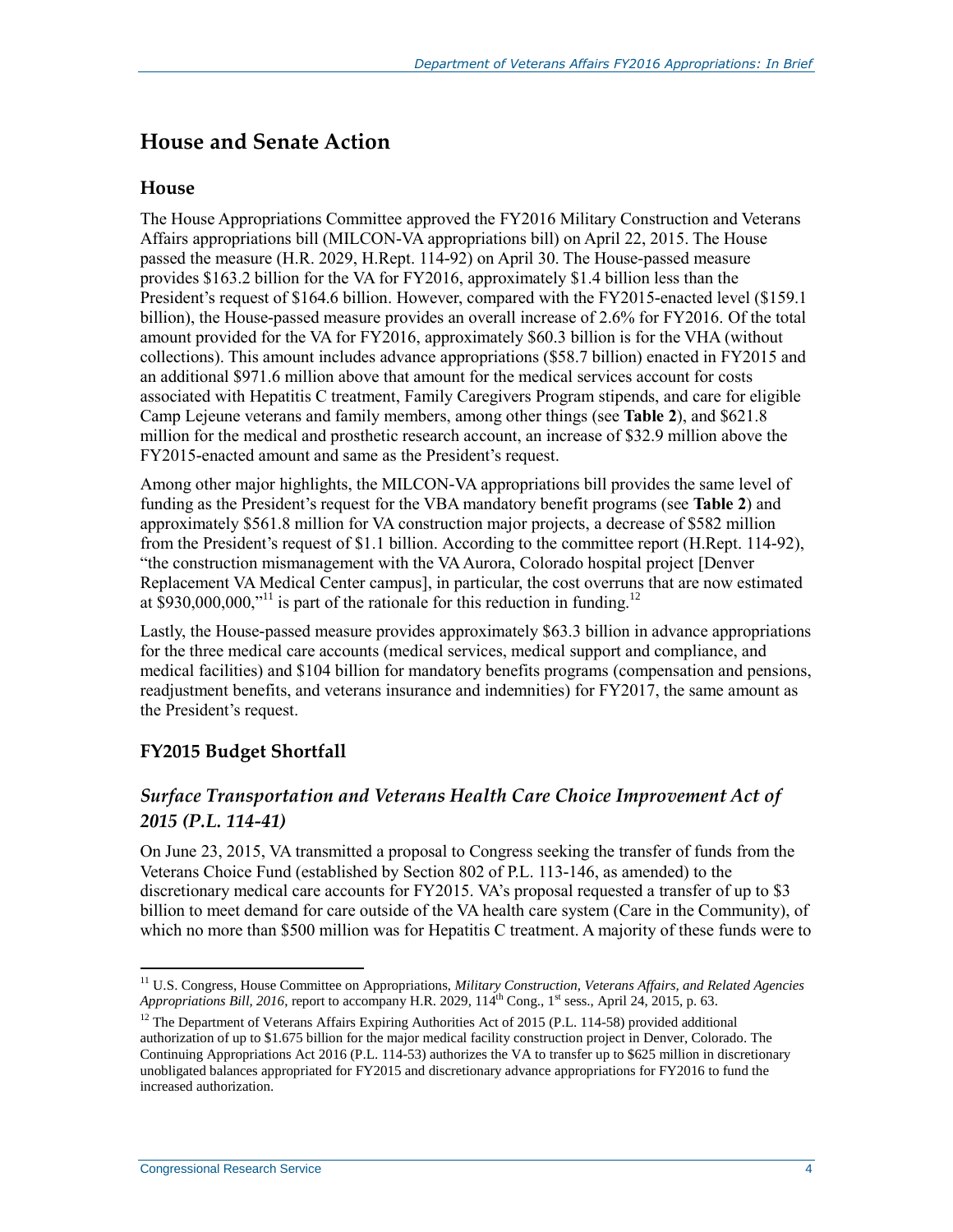replenish expenses incurred in the medical services account since May 2015 to provide Care in the Community.<sup>13</sup> On July 31, the Surface Transportation and Veterans Health Care Choice Improvement Act of 2015 (P.L. 114-41) was enacted into law. Among other things, P.L. 114-41 made modifications to the Veterans Access, Choice, and Accountability Act of 2014 (P.L. 113-46 as amended)<sup>14</sup> and authorized not more than \$3.3 billion from the Veterans Choice Fund to be transferred to other discretionary medical care accounts for Care in the Community and to replenish those accounts for expenses incurred on or after May 1, 2015. Of this amount, no more than \$500 million was for pharmaceutical expenses relating to the treatment of Hepatitis C. This transfer authority ended on October 1, 2015. Furthermore, P.L. 114-41 required the VA Secretary to provide Congress with a plan to consolidate all non-VA health care programs by establishing a new, single program to be known as the "Veterans Choice Program" to furnish hospital care and medical services to veterans enrolled in the VA health care system at non-VA facilities. The plan was submitted to Congress on October 30, 2015.<sup>15</sup> These transfers are *not* shown in **[Table 1](#page-8-0)** and **[Table 2](#page-9-0)**.

#### **Continuing Appropriations Act, 2016 (P.L. 114-53) 16**

None of the FY2016 regular appropriations bills, including the MILCON-VA appropriations bill, were enacted by the start of FY2016 on October 1, 2015. On September 30, Congress passed and the President signed into law a continuing resolution (CR) for the period October 1, 2015, through December 11, 2015. The Continuing Appropriations Act, 2016 (P.L. 114-53), funds most VA programs through a formula using the FY2015 level of appropriations minus an across-thebroad rescission of 0.2108%. Section 115 of P.L. 114-53 would require that this same percentage be applied to rescind funds from the FY2016 advanced appropriated accounts: medical services, medical support and compliance, and medical facilities accounts. As stated before, these accounts received \$58.7 billion for FY2016 in the Consolidated and Further Continuing Appropriations Act, 2015 (H.R. 83; P.L. 113-235), which became available on October 1, 2015.

Section 145 of the Continuing Appropriations Act, 2016, would authorize the VA to obligate funding in its General Operating Expenses account for the Veterans Benefits Administration (VBA) under the CR formula at a rate for operations of \$2.7 billion to maintain necessary staffing levels and information technology required to support disability claims processing and other veterans services provided by VBA. The Consolidated and Further Continuing Appropriations Act, 2015 (H.R. 83; P.L. 113-235), provided approximately \$2.5 billion for the VBA General Operating Expenses account for FY2015 (see **[Table 2](#page-9-0)**).

Furthermore, Section 144 of P.L. 114-53 would authorize the VA to transfer up to \$625 million from unobligated balances in FY2015 and FY2016 advance appropriations discretionary accounts to the construction major projects account to fund the Denver Replacement Medical Center construction project.<sup>17</sup>

<sup>&</sup>lt;sup>13</sup> For more information and accompanying VA documents, see http://www.va.gov/opa/pressrel/pressrelease.cfm?id= 2718.

<sup>14</sup> See CRS Report R43704, *Veterans Access, Choice, and Accountability Act of 2014 (H.R. 3230; P.L. 113-146)*, by Sidath Viranga Panangala et al.

<sup>&</sup>lt;sup>15</sup> The full plan is available at http://www.va.gov/opa/publications/VA\_Community\_Care\_Report\_11\_03\_2015.pdf, and a fact sheet produced by the VA on the plan is available at http://bit.ly/1MpV1R8.

<sup>16</sup> For more information, see CRS Report R44214, *Overview of the FY2016 Continuing Resolution (H.R. 719)*, by Jessica Tollestrup.

<sup>&</sup>lt;sup>17</sup> The Department of Veterans Affairs Expiring Authorities Act of 2015 (P.L. 114-58) provided additional authorization of up to \$1.675 billion for the major medical facility construction project in Denver, Colorado.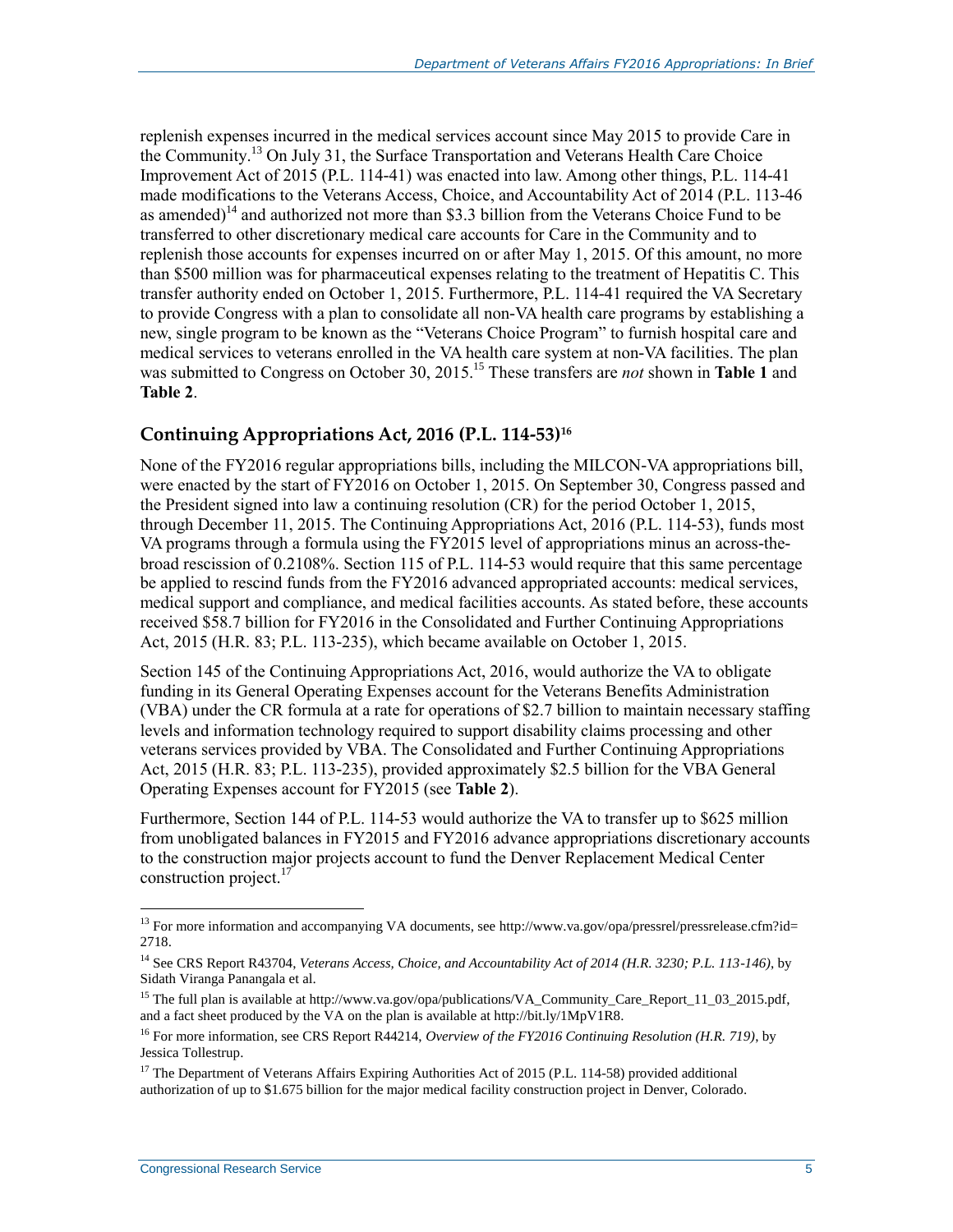Lastly, Section 146 of the Continuing Appropriations Act, 2016, would rescind certain amounts from FY2014 medical accounts (medical services, medical support and compliance, and medical facilities), which became available on October 1, 2013, and reappropriates them to those same accounts to be available for two fiscal years.

#### **Senate**

On May 21, 2015, the Senate Appropriations Committee approved its version of the MILCON-VA appropriations bill (H.R. 2029; S.Rept. 114-57). Following the Bipartisan Budget Act of 2015 (P.L. 114-74), which increased the discretionary spending caps for FY2016 and FY2017, on Thursday, November 5, 2015, the Senate agreed to consider the MILCON-VA appropriations bill, 2016 (H.R. 2029). Senator Kirk then proposed S.Amdt. 2763 in the nature of a substitute to H.R. 2029.<sup>18</sup> The Senate passed the S.Amdt. 2763 in the nature of a substitute to H.R. 2029, as amended, on November 10. S.Amdt. 2763, as amended, provides additional funding of approximately \$3.1 billion over the previously appropriated advance appropriation of \$47.6 billion for the medical services account for FY2016 (see **[Table 2](#page-9-0)**). S.Amdt. 2763 to H.R. 2029, as amended, directs that of the total amount provided for the medical services account for FY2016, \$900 million shall be for Hepatitis C Virus treatments. Furthermore, the Senate-passed MILCON-VA appropriations bill provides \$8.9 million more than the President's request of \$621.8 million for the medical and prosthetic research account, requires the VA to spend not less than \$10 million to hire additional caregiver support coordinators for the Comprehensive Assistance for Family Caregivers program, and requires the VA to use not less than \$5 million from the medical services account for FY2016 to carry out a pilot program to assess the feasibility and advisability of establishing a grants program to provide furniture, household items, and other assistance to formerly homeless veterans who are moving into permanent housing. All other amounts reflect the Senate Appropriations Committee-approved version of the MILCON-VA appropriations bill (H.R. 2029; S.Rept. 114-57) (see **[Table 1](#page-8-0)** and **[Table 2](#page-9-0)**).

<sup>&</sup>lt;sup>18</sup> "Amendments Submitted and Proposed," *Congressional Record*, daily edition, vol. 161, No. 165 (November 5, 2015), pp. S7823-S7832.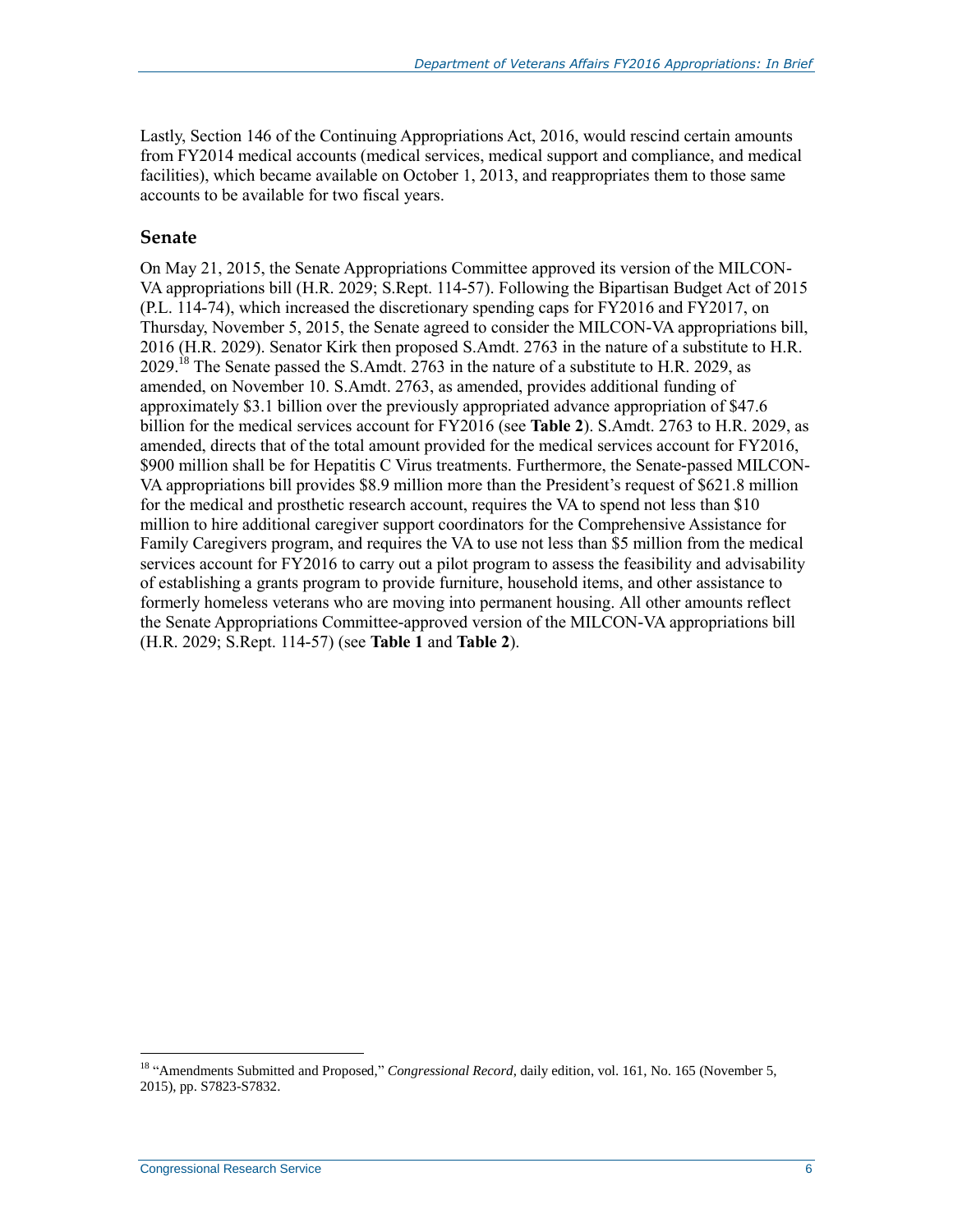#### **Table 1. Department of Veterans Affairs, FY2015, FY2016 Mandatory and Discretionary Appropriations and FY2017 Advance Appropriations**

<span id="page-8-0"></span>

| (\$ in Thousands)                                                                                             |                                                                                                 |               |                            |               |                                                        |               |                                                                  |               |  |  |
|---------------------------------------------------------------------------------------------------------------|-------------------------------------------------------------------------------------------------|---------------|----------------------------|---------------|--------------------------------------------------------|---------------|------------------------------------------------------------------|---------------|--|--|
|                                                                                                               | <b>Consolidated and Further</b><br><b>Continuing Appropriations</b><br>Act, 2015 (P.L. 113-235) |               | <b>President's Request</b> |               | <b>House-Passed</b><br>(H.R. 2029; H.Rept. 114-<br>92) |               | <b>Senate-Passed</b><br>(H.R. 2029; S.Amdt. 2763,<br>as amended) |               |  |  |
|                                                                                                               | <b>FY2015</b>                                                                                   | <b>FY2016</b> | <b>FY2016</b>              | <b>FY2017</b> | <b>FY2016</b>                                          | <b>FY2017</b> | <b>FY2016</b>                                                    | FY2017        |  |  |
| Total<br>Department of<br><b>Veterans Affairs</b><br>(YA)                                                     | \$159,144,807                                                                                   |               | \$164,649,778              |               | \$163,206,916                                          |               | \$165,762,416                                                    |               |  |  |
| Total<br>Mandatory                                                                                            | 94, 131, 393                                                                                    |               | 94,546,757                 |               | 94,546,757                                             |               | 94,546,757                                                       |               |  |  |
| Total<br>Discretionary                                                                                        | 65,013,414                                                                                      |               | 70,103,021                 |               | 68,660,159                                             |               | 71,215,659                                                       |               |  |  |
| Memorandum:<br>Advance<br>appropriations<br><b>Veterans Benefits</b><br>Administration,<br>(VBA) <sup>a</sup> |                                                                                                 |               |                            | \$103,982,585 |                                                        | \$103,982,585 |                                                                  | \$103,982,585 |  |  |
| Advance<br>appropriations<br><b>Veterans Health</b><br>Administration,<br>(VHA) <sup>b</sup>                  |                                                                                                 | \$58,662,202  |                            | 63,271,000    |                                                        | 63,271,000    |                                                                  | 63,271,000    |  |  |
| <b>Total Advance</b><br>appropriations                                                                        |                                                                                                 | \$58,662,202  |                            | \$167,253,585 |                                                        | \$167,253,585 |                                                                  | \$167,253,585 |  |  |

**Sources:** Table prepared by the Congressional Research Service based on U.S. Congress, House Committee on Appropriations, *Military Construction, Veterans Affairs, And Related Agencies Appropriations Bill, 2016*, report to accompany H.R. 2029, 114th Congress, 1st session, April 24, 2015, H.Rept. 114-92; U.S. Congress, Senate Committee on Appropriations, *Military Construction, Veterans Affairs, And Related Agencies Appropriations Bill, 2016*, report to accompany H.R. 2029, 114<sup>th</sup> Congress, 1<sup>st</sup> session, May 21, 2015, S.Rept. 114-57; "Amendments Submitted and Proposed," *Congressional Record,* daily edition, vol. 161, No. 165 (November 5, 2015), pp. S7823-S7832; and "Military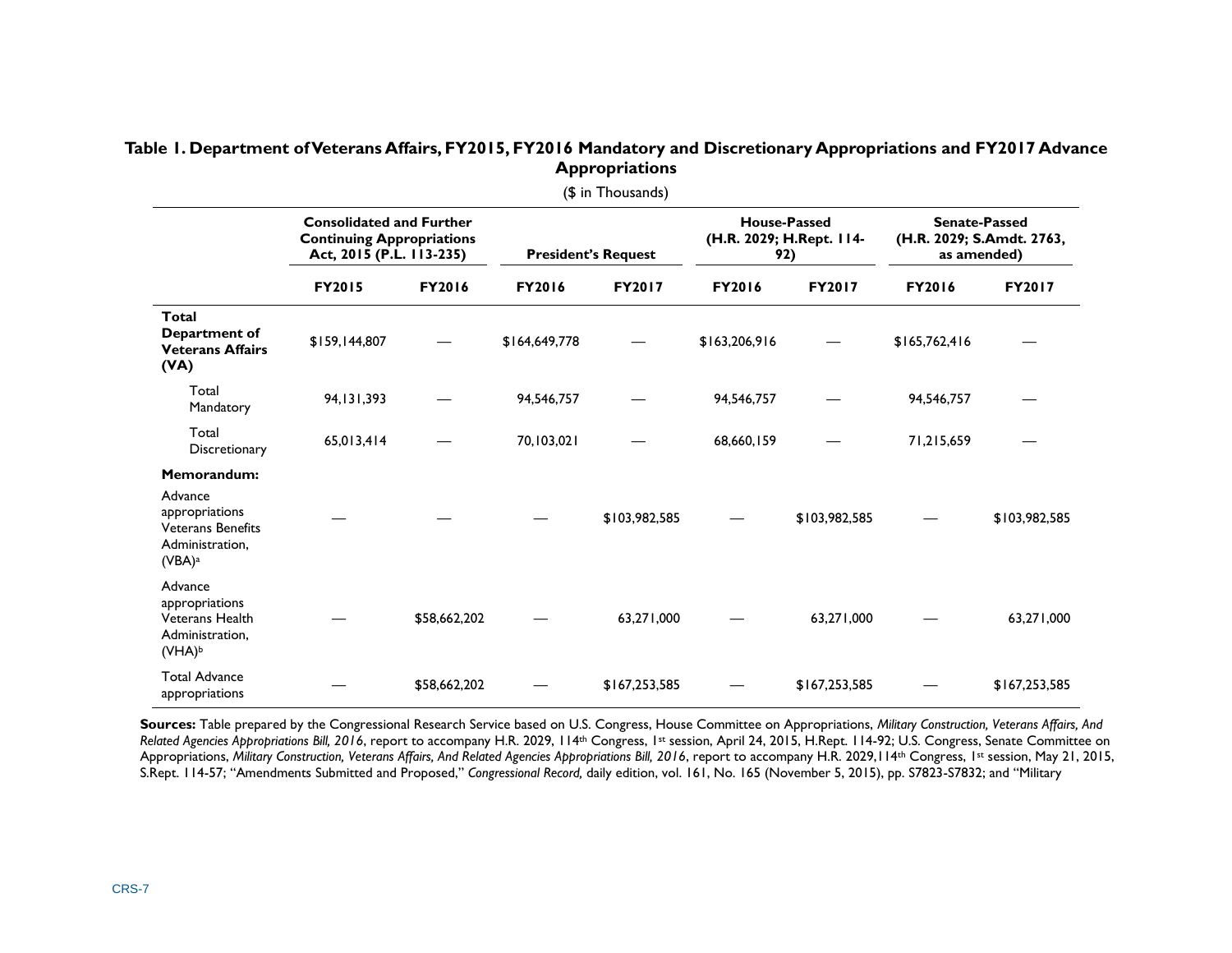Construction and Veterans Affairs and Related Agencies Appropriations Act, 2016" *Congressional Record,* daily edition, vol. 161, No. 167 (November 10, 2015), pp. S7878- S7881.

- <span id="page-9-1"></span>a. As authorized in P.L. 113-235, beginning with FY2017 certain VBA accounts would receive advance appropriations, provided an FY2016 MILCON-VA appropriations bill is enacted.
- <span id="page-9-2"></span>b. Congress first provided advance appropriations for the three VHA accounts in the FY2010 appropriations cycle; the Consolidated Appropriations Act, 2010 (P.L. 111-117), provided advance appropriations for FY2011. Subsequently, each successive appropriation measure has provided advance appropriations for the VHA accounts.

<span id="page-9-0"></span>

|                                                         | <b>Enacted (Consolidated and</b><br><b>Further Continuing</b><br><b>Appropriations Act, P.L.</b><br>$113 - 235$ |               | <b>President's Request</b> |        | House-Passed (H.R. 2029;<br>H.Rept. 114-92) |               | <b>Senate-Passed</b><br>(H.R. 2029; S.Amdt. 2763, as<br>amended) |               |
|---------------------------------------------------------|-----------------------------------------------------------------------------------------------------------------|---------------|----------------------------|--------|---------------------------------------------|---------------|------------------------------------------------------------------|---------------|
| Program                                                 | <b>FY2015</b>                                                                                                   | <b>FY2016</b> | FY2016                     | FY2017 | <b>FY2016</b>                               | <b>FY2017</b> | <b>FY2016</b>                                                    | <b>FY2017</b> |
| <b>Veterans Benefits</b><br><b>Administration (VBA)</b> |                                                                                                                 |               |                            |        |                                             |               |                                                                  |               |
| Compensation and pensions                               | \$79,071,000                                                                                                    |               | \$79,124,675               |        | \$79,124,675                                |               | \$79,124,675                                                     |               |
| Readjustment benefits                                   | 14,997,136                                                                                                      |               | 15,344,922                 |        | 15,344,922                                  |               | 15,344,922                                                       |               |
| Insurance and indemnities                               | 63,257                                                                                                          |               | 77,160                     |        | 77,160                                      |               | 77,160                                                           |               |
| Housing programs<br>administration                      | 160,881                                                                                                         |               | 164,558                    |        | 164,558                                     |               | 164,558                                                          |               |
| Vocational rehabilitation<br>loan program               | $\overline{10}$                                                                                                 |               | 31                         |        | 31                                          |               | 31                                                               |               |
| Vocational rehabilitation<br>loan administration        | 361                                                                                                             |               | 367                        |        | 367                                         |               | 367                                                              |               |
| Native American housing<br>loan program                 | 1,130                                                                                                           |               | 1,134                      |        | 1,134                                       |               | 1,134                                                            |               |
| Total, VBA                                              | 94,293,775                                                                                                      |               | 94,712,847                 |        | 94,712,847                                  |               | 94,712,847                                                       |               |
| <b>National Cemetery</b><br><b>Administration (NCA)</b> | 256,800                                                                                                         |               | 266,220                    |        | 266,220                                     |               | 266,220                                                          |               |

#### **Table 2. Department ofVeterans Affairs, FY2015, FY2016 Appropriations and FY2017 Advance Appropriations**

(\$ in Thousands)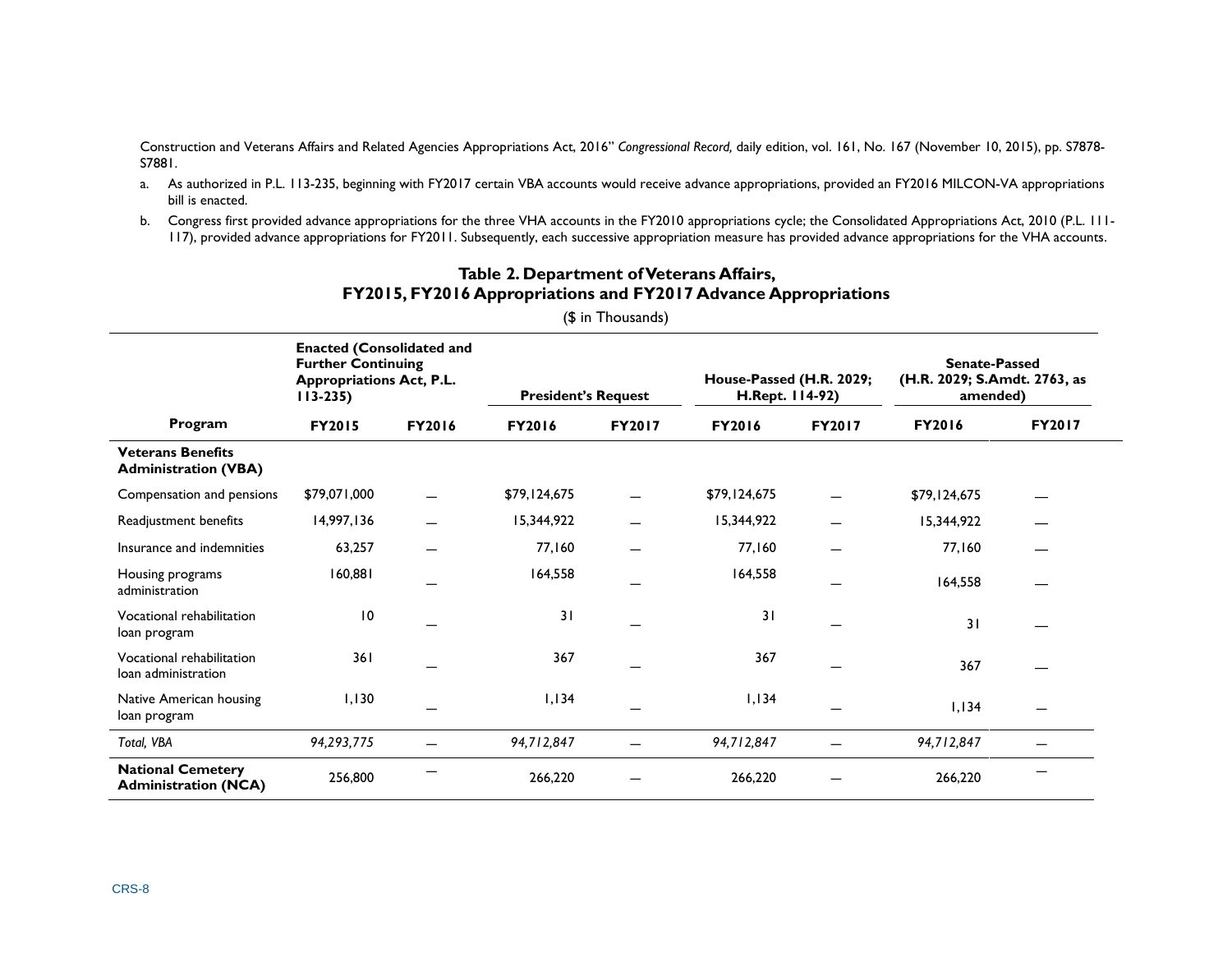|                                                             | <b>Enacted (Consolidated and</b><br><b>Further Continuing</b><br><b>Appropriations Act, P.L.</b><br>$113 - 235$ |                          | <b>President's Request</b> |                          | House-Passed (H.R. 2029;<br>H.Rept. 114-92) |                          | <b>Senate-Passed</b><br>(H.R. 2029; S.Amdt. 2763, as<br>amended) |                          |
|-------------------------------------------------------------|-----------------------------------------------------------------------------------------------------------------|--------------------------|----------------------------|--------------------------|---------------------------------------------|--------------------------|------------------------------------------------------------------|--------------------------|
| Program                                                     | <b>FY2015</b>                                                                                                   | FY2016                   | FY2016                     | FY2017                   | FY2016                                      | FY2017                   | FY2016                                                           | FY2017                   |
| Total, NCA                                                  | 256,800                                                                                                         |                          | 266,220                    | $\overline{\phantom{0}}$ | 266,220                                     |                          | 266,220                                                          |                          |
| <b>Veterans Health</b><br><b>Administration (VHA)</b>       |                                                                                                                 |                          |                            |                          |                                             |                          |                                                                  |                          |
| <b>Medical services</b>                                     | 45,015,527                                                                                                      |                          | 47,603,202                 |                          | 47,603,202                                  |                          | 47,603,202                                                       |                          |
| Additional funding over<br>FY2015 Advance<br>appropriation  | 209,189                                                                                                         |                          |                            |                          |                                             |                          |                                                                  |                          |
| Additional Funding over<br>FY2016 Advance<br>appropriations |                                                                                                                 |                          | 1,124,197                  |                          | 971,554                                     |                          | 3,095,275                                                        |                          |
| Medical support and<br>compliance                           | 5,879,700                                                                                                       |                          | 6,144,000                  |                          | 6,144,000                                   |                          | 6,144,000                                                        |                          |
| Additional Funding over<br>FY2016 Advance<br>appropriations |                                                                                                                 |                          | 69,961                     |                          |                                             |                          |                                                                  |                          |
| <b>Medical facilities</b>                                   | 4.739.000                                                                                                       |                          | 4,915,000                  |                          | 4,915,000                                   |                          | 4,915,000                                                        |                          |
| Additional Funding over<br>FY2016 Advance<br>appropriations |                                                                                                                 |                          | 105, 132                   |                          |                                             |                          |                                                                  |                          |
| Medical and prosthetic<br>research                          | 588,922                                                                                                         |                          | 621,813                    |                          | 621,813                                     |                          | 630,735                                                          |                          |
| Total, VHA (without<br>collections)                         | 56,432,338                                                                                                      |                          | 60,583,305                 |                          | 60,255,569                                  |                          | 62,388,212                                                       |                          |
| <b>Medical Care Collection</b><br>Fund (MCCF) <sup>a</sup>  | 2,456,000                                                                                                       |                          | 2,445,000                  | -                        | 2,445,000                                   |                          | 2,445,000                                                        |                          |
| Total, VHA (with collections)                               | 58,888,338                                                                                                      | $\overline{\phantom{0}}$ | 63,028,305                 | $\overline{\phantom{0}}$ | 62,700,569                                  | $\overline{\phantom{0}}$ | 64,833,212                                                       | $\overline{\phantom{0}}$ |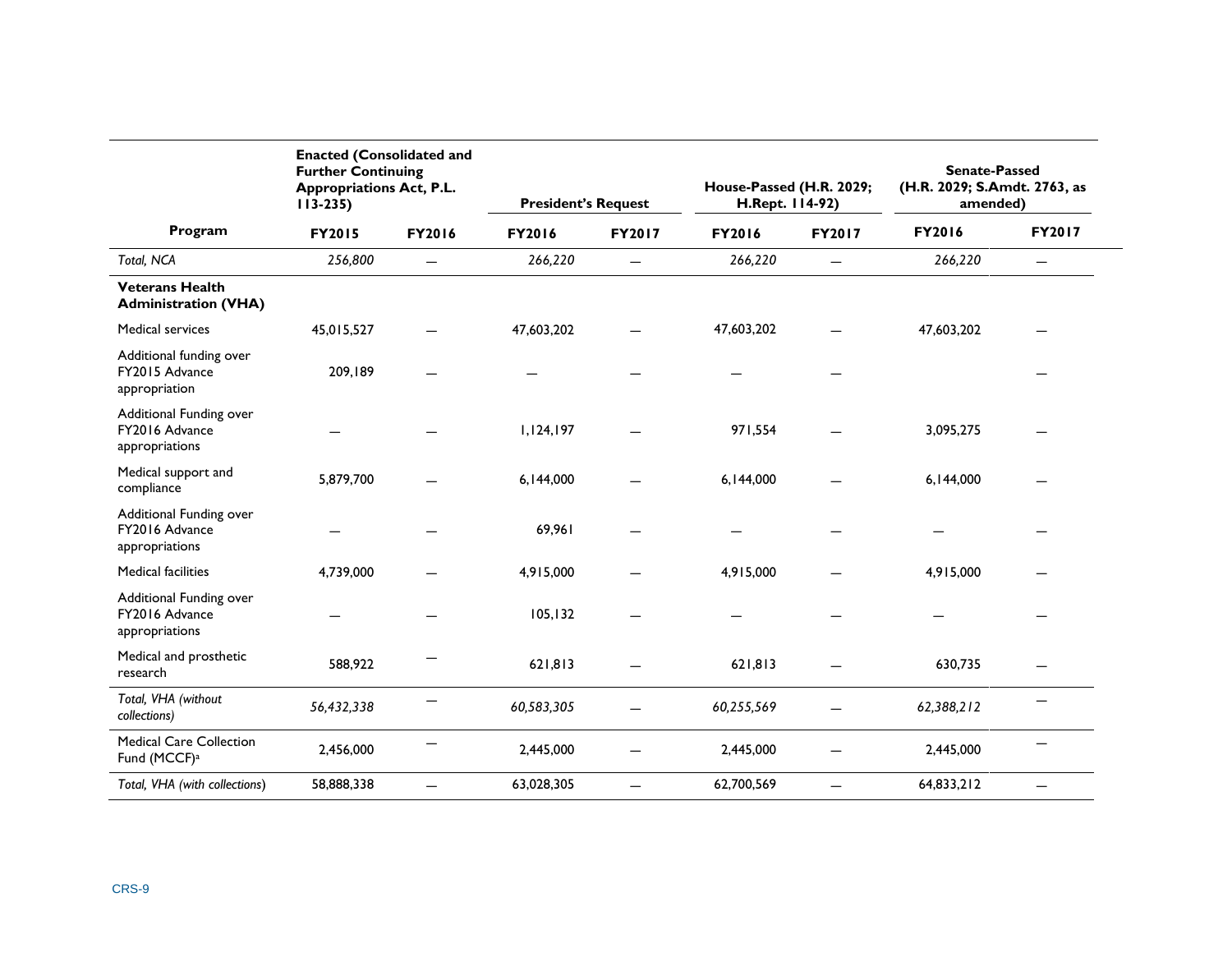|                                                                                 | <b>Enacted (Consolidated and</b><br><b>Further Continuing</b><br><b>Appropriations Act, P.L.</b><br>$113 - 235$ |        | <b>President's Request</b> |                          | House-Passed (H.R. 2029;<br>H.Rept. 114-92) |                          | <b>Senate-Passed</b><br>(H.R. 2029; S.Amdt. 2763, as<br>amended) |               |
|---------------------------------------------------------------------------------|-----------------------------------------------------------------------------------------------------------------|--------|----------------------------|--------------------------|---------------------------------------------|--------------------------|------------------------------------------------------------------|---------------|
| Program                                                                         | <b>FY2015</b>                                                                                                   | FY2016 | <b>FY2016</b>              | FY2017                   | FY2016                                      | FY2017                   | <b>FY2016</b>                                                    | <b>FY2017</b> |
| Departmental<br><b>Administration</b>                                           |                                                                                                                 |        |                            |                          |                                             |                          |                                                                  |               |
| General administration                                                          | 321,591                                                                                                         |        | 346,659                    |                          | 324,959                                     |                          | 311,591                                                          |               |
| Board of Veterans Appeals                                                       | 99,294                                                                                                          |        | 107,884                    |                          | 109,884                                     |                          | 107,884                                                          |               |
| General operating<br>expenses, VBAb                                             | 2,534,254                                                                                                       |        | 2,697,734                  |                          | 2,702,734                                   |                          | 2,697,734                                                        |               |
| Information technology                                                          | 3,903,344                                                                                                       |        | 4,133,363                  |                          | 4,039,563                                   |                          | 4,106,363                                                        |               |
| Inspector General                                                               | 126,411                                                                                                         |        | 126,766                    |                          | 131,766                                     |                          | 126,766                                                          |               |
| Construction, major<br>projects                                                 | 561,800                                                                                                         |        | 1,143,800                  |                          | 561,800                                     |                          | 1,027,064                                                        |               |
| Construction, minor<br>projects                                                 | 495,200                                                                                                         |        | 406,200                    |                          | 406,200                                     |                          | 378,080                                                          |               |
| Grants for state extended<br>care facilities                                    | 90,000                                                                                                          |        | 80,000                     |                          | 80,000                                      |                          | 100,000                                                          |               |
| Grants for state veterans<br>cemeteries                                         | 46,000                                                                                                          |        | 45,000                     |                          | 45,000                                      |                          | 46,000                                                           |               |
| Total, Departmental<br>Administration                                           | 8,177,894                                                                                                       |        | 9,087,406                  |                          | 8,401,906                                   |                          | 8,901,482                                                        | ۳             |
| Administrative rescission                                                       | $-16,000$                                                                                                       |        |                            | $\overline{\phantom{0}}$ | $-429,626$                                  | $\overline{\phantom{0}}$ | $-506,345$                                                       |               |
| <b>Total, Department of</b><br><b>Veterans Affairs</b><br>(without collections) | 159,144,807                                                                                                     |        | 164,649,778                |                          | 163,206,916                                 |                          | 165,762,416                                                      |               |
| Memorandum: Advance<br>Appropriations                                           |                                                                                                                 |        |                            |                          |                                             |                          |                                                                  |               |
| Compensation and pensions                                                       |                                                                                                                 |        |                            | 87,146,761               |                                             | 87,146,761               |                                                                  | 87,146,761    |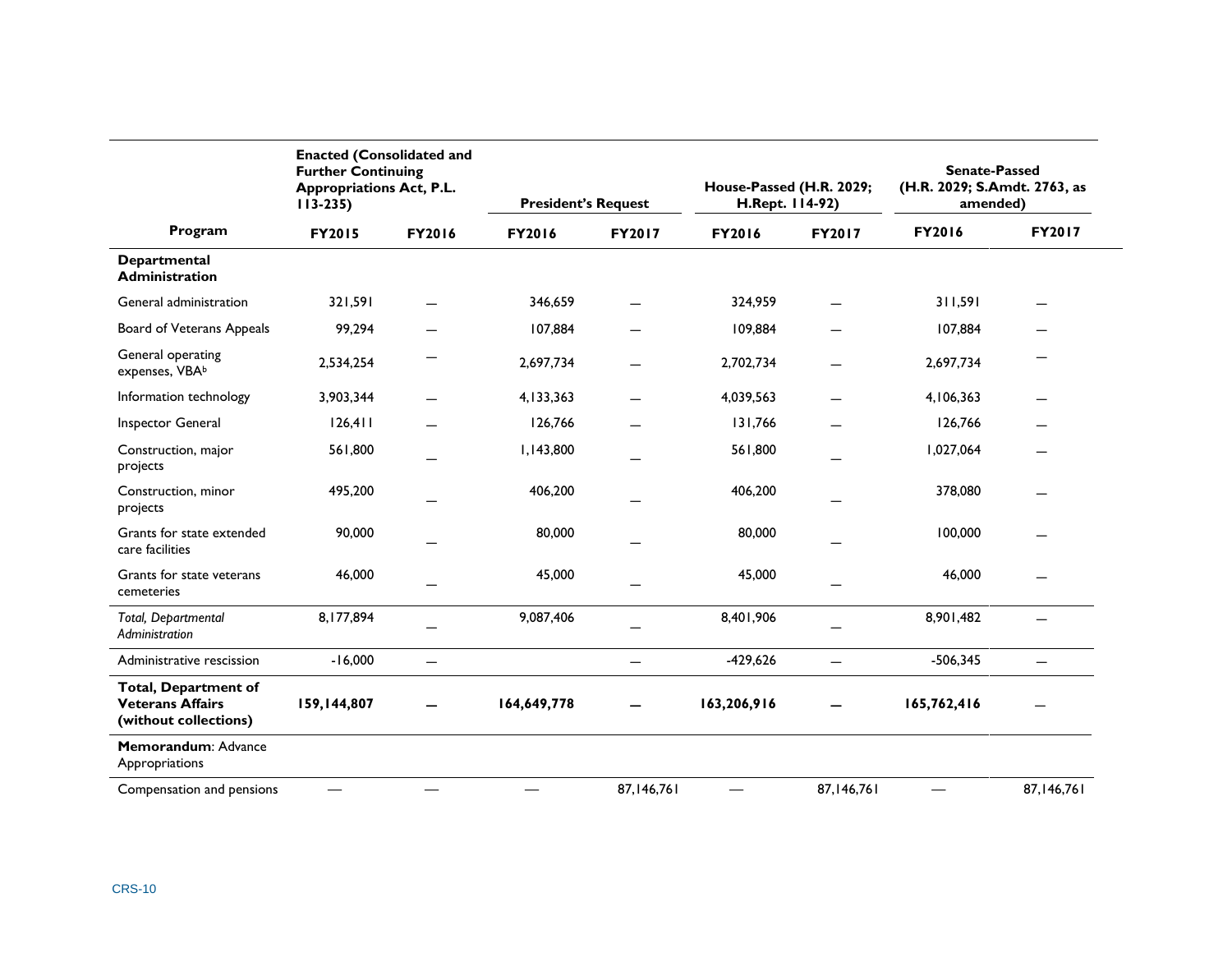|                                     | <b>Enacted (Consolidated and</b><br><b>Further Continuing</b><br><b>Appropriations Act, P.L.</b><br>$113 - 235$ |               | <b>President's Request</b> |               | House-Passed (H.R. 2029;<br>H.Rept. 114-92) |               | <b>Senate-Passed</b><br>(H.R. 2029; S.Amdt. 2763, as<br>amended) |               |
|-------------------------------------|-----------------------------------------------------------------------------------------------------------------|---------------|----------------------------|---------------|---------------------------------------------|---------------|------------------------------------------------------------------|---------------|
| Program                             | <b>FY2015</b>                                                                                                   | <b>FY2016</b> | <b>FY2016</b>              | <b>FY2017</b> | <b>FY2016</b>                               | <b>FY2017</b> | <b>FY2016</b>                                                    | <b>FY2017</b> |
| Readjustment benefits               |                                                                                                                 |               |                            | 16,743,904    |                                             | 16,743,904    |                                                                  | 16,743,904    |
| Insurance and indemnities           |                                                                                                                 |               |                            | 91,920        |                                             | 91,920        |                                                                  | 91,920        |
| <b>Total VBA</b>                    |                                                                                                                 |               |                            | 103,982,585   |                                             | 103,982,585   |                                                                  | 103,982,585   |
| <b>Medical services</b>             |                                                                                                                 | 47,603,202    |                            | 51,673,000    |                                             | 51,673,000    |                                                                  | 51,673,000    |
| Medical support and<br>compliance   |                                                                                                                 | 6,144,000     |                            | 6,524,000     |                                             | 6.524.000     |                                                                  | 6,524,000     |
| <b>Medical facilities</b>           |                                                                                                                 | 4,915,000     |                            | 5,074,000     |                                             | 5,074,000     |                                                                  | 5,074,000     |
| <b>Total VHA</b>                    |                                                                                                                 | 58,662,202    |                            | 63,271,000    |                                             | 63,271,000    |                                                                  | 63,271,000    |
| Total, VA advance<br>appropriations |                                                                                                                 | \$58,662,202  |                            | \$167,253,585 |                                             | \$167,253,585 |                                                                  | \$167,253,585 |

**Source:** Table prepared by the Congressional Research Service based on U.S. Congress, House Committee on Appropriations, *Military Construction, Veterans Affairs, And Related Agencies Appropriations Bill, 2016*, report to accompany H.R. 2029, 114th Congress, 1st session, April 30, 2015, H.Rept. 114-92; U.S. Congress, Senate Committee on Appropriations, *Military Construction, Veterans Affairs, And Related Agencies Appropriations Bill, 2016*, report to accompany H.R. 2029,114th Congress, 1st session, May 21, 2015, S.Rept. 114-57, pp. 111-113, "Amendments Submitted and Proposed," *Congressional Record,* daily edition, vol. 161, No. 165 (November 5, 2015), pp. S7823-S7832, and "Military Construction and Veterans Affairs and Related Agencies Appropriations Act, 2016" *Congressional Record,* daily edition, vol. 161, No. 167 (November 10, 2015), pp. S7878-S7881.

**Notes:** Table shows appropriation amount (new budget authority), and not total budget authority for the Department of Veterans Affairs. Total budget authority for the VA is the amount of money the VA can spend, or obligate to spend, by law; it has several forms including appropriations, authority to borrow, contract authority, and authority to spend from offsetting collections. For more information, see CRS Report 98-721, *Introduction to the Federal Budget Process*, coordinated by James V. Saturno.

<span id="page-12-0"></span>a. Medical Care Collection Fund (MCCF) receipts are restored to the Veterans Health Administration as an indefinite budget authority equal to the revenue collected.

<span id="page-12-1"></span>b. Beginning with FY2012, the General Operating Expenses category was split into General Administration and General Operating Expenses, Veterans Benefit Administration.